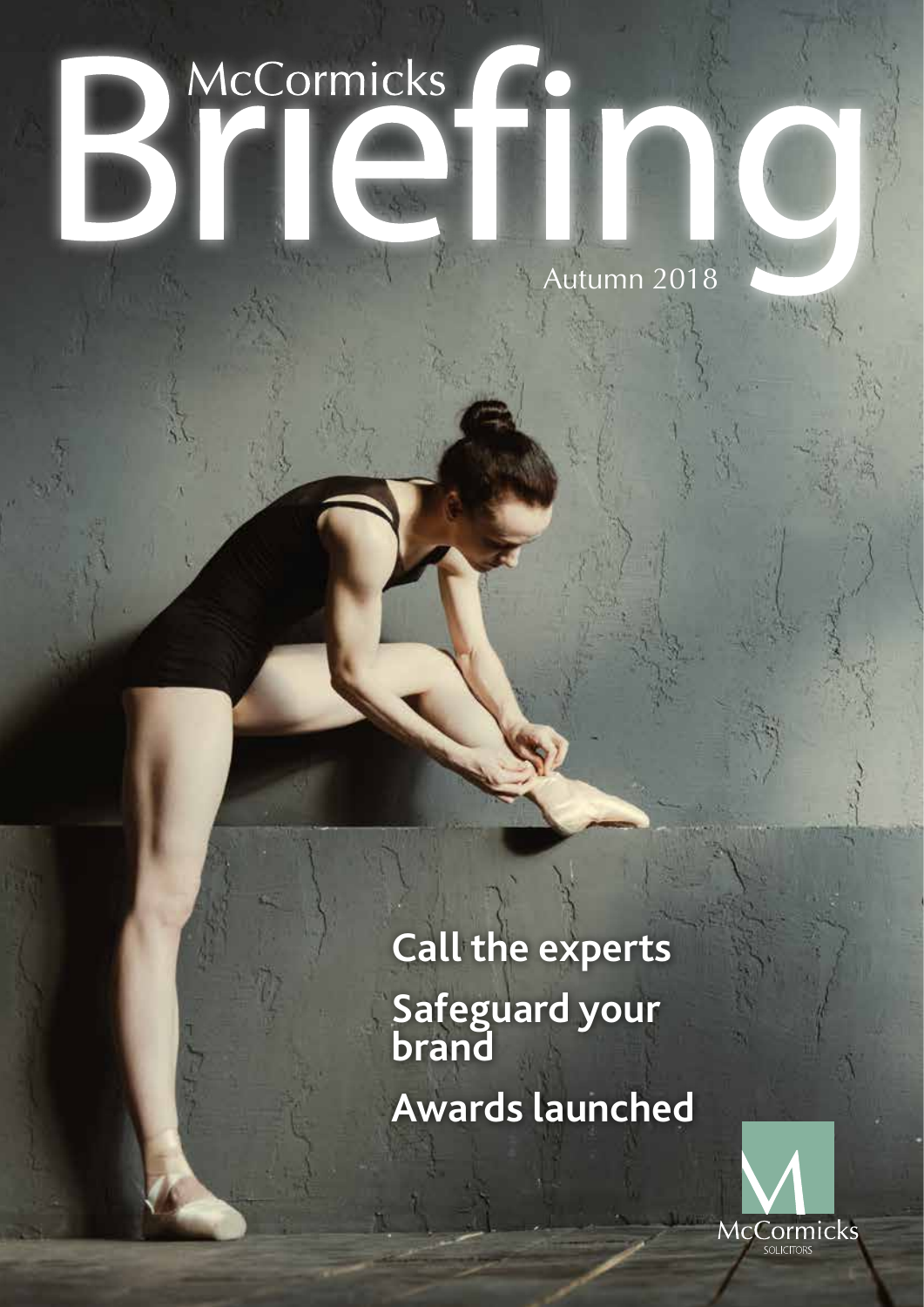# Call the experts

In criminal law, expert witnesses can be instructed by both the prosecution and defence to help their case.

These witnesses do not take sides. Instead, they must use their expert knowledge and experience to interpret the evidence impartially. That is one of the reasons their testimony can carry such weight.

Examples of expert witnesses include forensic accountants (who can be essential in complex fraud matters), psychiatrists and

psychologists, firearms experts and road traffic collision experts.

> In one of the recent fraud cases mentioned earlier, a handwriting expert instructed by McCormicks was able to show that a signature on a document said to have been that of our client was almost certainly not genuine.

As a result of this finding, the Crown Prosecution Service offered no evidence in court and our client was found not guilty.

The second case was

discontinued after McCormicks submitted a psychologist's report to the court.

In both cases our clients were spared the ordeal of having to stand trial because the Crown Prosecution Service appreciated the strength of our experts' evidence.

Peter Minnikin, Partner in McCormicks Criminal Law department, said: "This shows the value of instructing solicitors such as McCormicks who have the experience to know when an expert witness could be useful and who

know which expert to call upon.

"At McCormicks we have a database of experts across a wide range of fields who have proven their worth time and again. This is just one example of the resources we have at our fingertips to help our clients.

"Each of our solicitors also has extensive experience of instructing experts on behalf of their clients and their own network of experts to call upon when required.

"It is not every day that

cases are effectively dropped because of the findings of expert witnesses, but it is not unusual for expert evidence to play an important role in cases."



Richard received the Order at an investiture in London this summer.

His citation referred to his invaluable work as a volunteer over 20 years and as an effective Vice Chairman for the last ten years.

It stated: "Since Richard retired from business he has spent countless hours garnering grants and goodwill from companies and through major fundraising events. He has acquired equipment (e.g. wheelchairs) and other forms of support to enable youngsters to have more fulfilled lives. **Congratulations to our friend and Vice Chairman of the Yorkshire Young Achievers Foundation Richard Stroud who has been awarded the Order of the League of Mercy for his sterling work.**

## Honour for Richard

"Richard has also raised funds to train support dogs to help young children overcome serious physical difficulties including autism, he devotedly matches youngsters to the dogs and sees the child through to a successful relationship with them, thus transforming their lives.

"Richard is passionate

about promoting peace and goodwill between the many diverse faiths in West Yorkshire and is a trusted emissary and greatly respected by all."

The award is made by the League of Mercy Foundation to individuals who have given seven or more years of outstanding service, with only a small number of awards made nationally every year.

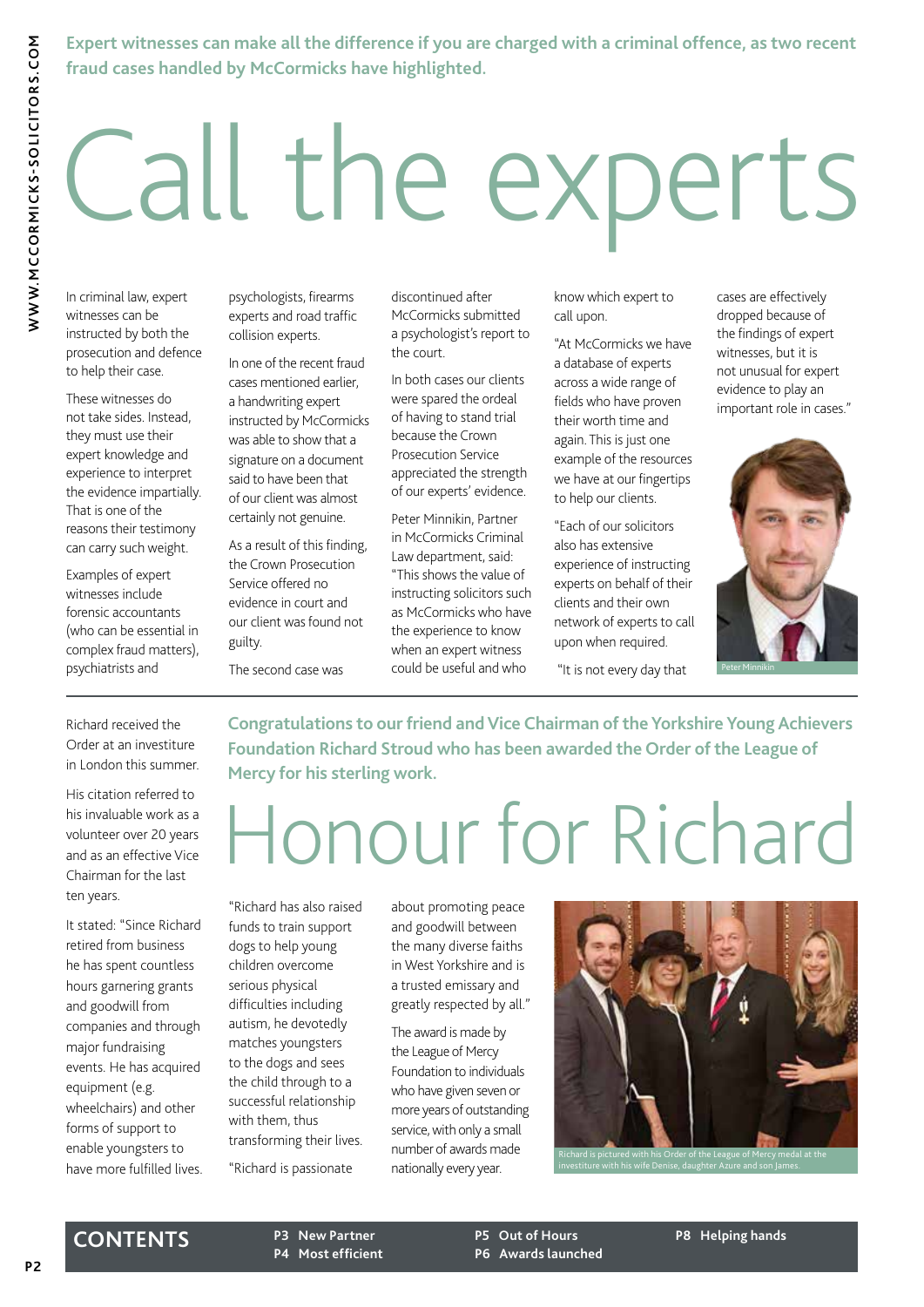# WWW.MCCORMICKS-SOLICITORS.COM **WWW.MCCORMICKS-SOLICITORS.COM**

#### **McCormicks has a new Partner**

## New Partner

Stephen Hopwood, who leads the firm's Family Department, has been made a Partner after more than four years at the practice.

He is a specialist family lawyer and heads our Family Department, ranked as one of the leading Family/Matrimonial practices in the region by the leading independent Guides to the profession, the Legal 500 and Chambers UK.

Senior Partner Peter McCormick said: "We are very pleased that Stephen has become a Partner. His commitment to achieving the best possible outcomes for our Family clients is clear and he is an important member of the McCormicks team."

Stephen has expertise in all aspects of Family



work, with a focus on finance and children. He is equally specialist in resolving normal family breakdowns and those with complex elements such as trusts and international elements.

> He is Vice President and President Elect of Harrogate and District Law Society.

**McCormicks has welcomed two new faces since the last edition of the Briefing.**

## Two new faces

Emily Steed joins the practice from a regional North Yorkshire firm and will assist Partner Jon Healey in providing Corporate and Commercial services to clients.

Emily graduated from Durham University before completing the Legal Practice Course at the University of Law in York and qualifying in March 2017.

She has experience in a wide range of matters, including the sale and purchase of businesses, advising on business structure and negotiating commercial contracts. Emily also has a keen interest in IP law and regularly deals with trademark applications and assignments.

Jon Healey said: "Emily is a welcome addition to a busy department



working with a range of businesses in Harrogate and across Yorkshire and her experience makes her an asset to the team."

Tiffany Jackson joins the firm to assist the Head of Commercial Property, Heather Roberts, in acting for a broad range of clients, dealing primarily with commercial landlord and tenant matters, asset management and sales and purchases across a variety of sectors including retail, industrial and agriculture.

Tiffany, who joins from another North Yorkshire practice, graduated with a degree in Law and completed her legal studies at the University of Law in Leeds.

Partner Heather Roberts said: "Tiffany will have an important role to play."

**Safeguarding the brand, whether new or established, is important to any business. Solicitor Emily Steed looks at how to go about it.**

## Safeguard your brand

a domain name and registering your ensures that you are

a registered trademark, anyone else (whether

to register your brand using that name in

Protecting a trademark in the UK is relatively inexpensive and, once offers you 10 years of



In the event that you trademark also gives

significant added value

For UK applications, Intellectual Property Office fees are £170 (if the application is includes one class of goods and services. Each additional class of additional £50.

in registering a

trademark, the team at McCormicks can trademark application and can make you aware of any existing trademarks that proposed mark.

We are also able to advise on what goods be prudent to register, as well as providing your application.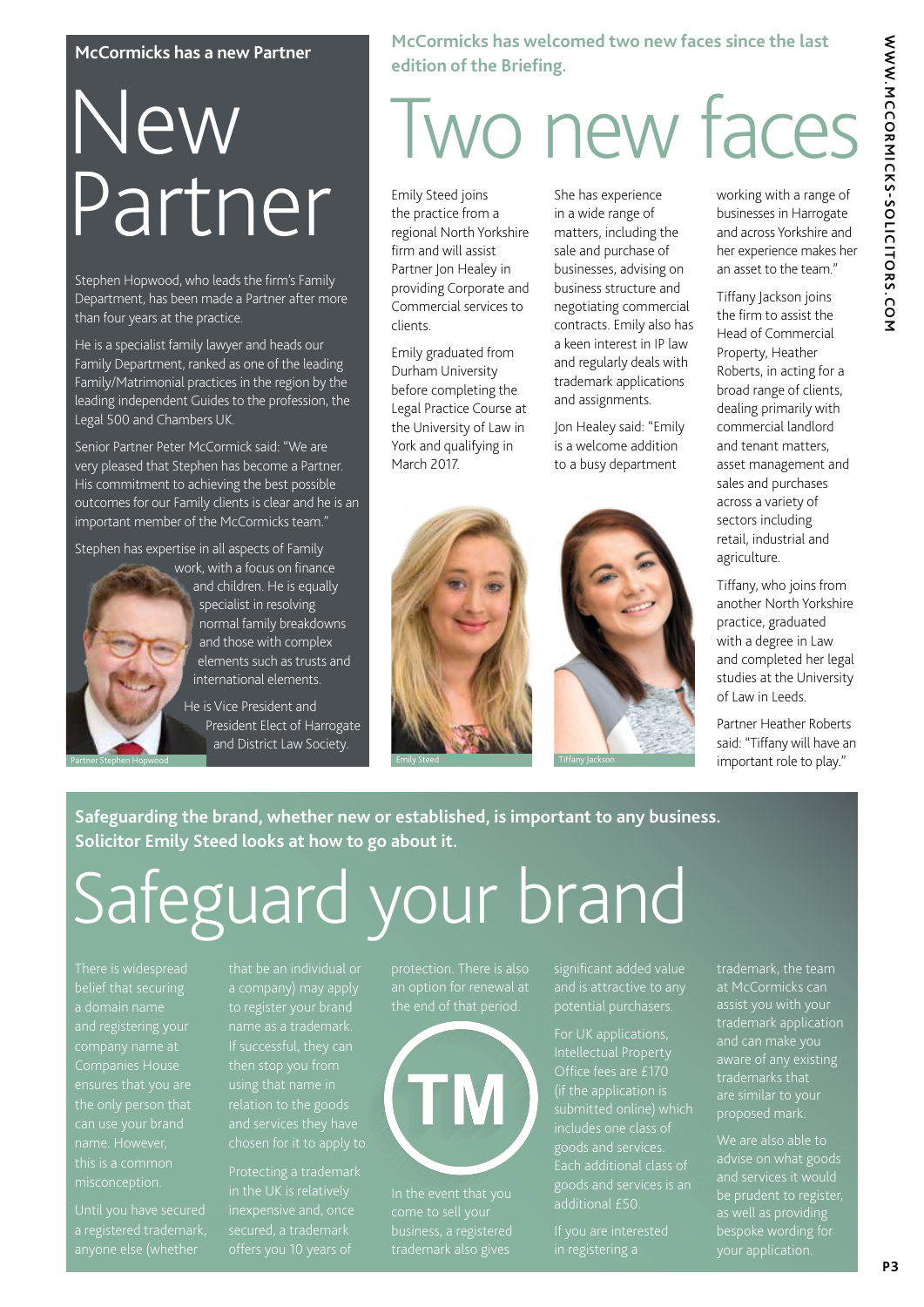#### **At Harrogate's Theakston Old Peculier Crime Writing Festival, of which McCormicks is a sponsor...**

## the Plot Thickens

This summer saw another triumphant event, with appearances by the world's leading crime writers, Programming Chair Lee Child and Val McDermid.

The Award for Outstanding Contribution went to John Grisham, whose extensive list of international bestsellers includes The Pelican Brief, The Client, and The Confession, and whose secret passion for Theakston Old Peculier was revealed to the audience.

The Crime Novel of the Year Award was presented to Stav Sherez for The Intrusions by broadcaster Mark Lawson at the Festival's opening night, while other highlights of the event included a one-to-one with John Grisham and Lee Child at the Royal Hall in Harrogate, a Room 101 of Crime chaired by Pointless star Richard Osman, and an appearance by a band made up of six authors under the name The Fun Lovin' Crime Writers.

Senior Partner Peter McCormick said: "It is marvellous to see this event continuing to grow in both size and stature, with it now being the leading Crime Writing Festival in the world, and we congratulate all at Harrogate International Festivals for putting on such an impressive event."





**Congratulations are due again to our friends and clients at Rudding Park who have added to their trophy cabinet with another award.**

### **Accessibility** Wins Award

The hotel took the 2018 Accessibility Award in the "Cateys", the Oscars of the hospitality industry.

The awards are organised by The Caterer, which said the judges had been impressed by the passion shown by Rudding Park to make the hotel completely accessible to both guests and staff with additional needs.

Steps taken by the business went far beyond those required by the Equality Act 2010, and the hotel was praised for the empathy shown in its goal of ensuring that the only reason a guest should feel special "is because of their visit to our surroundings".

**P4** desire to make a hotel truly accessible." Head of Private Client Elaine Lightfoot **P14** Judge Helen Dolphin said: "A shining example of what can be achieved when there is a will and

**McCormicks once more renewed its support for the Great Yorkshire Show, which this year celebrated its 160th event, by sponsoring the bandstand.**

### Support for Agriculture

McCormicks once more renewed its support for the Great Yorkshire Show, which this year celebrated its 160th event, by sponsoring the bandstand.

The bandstand plays host to a number of musical groups over the three-day event at England's biggest agricultural show and is also the venue for the daily morning prayers.

Partnership Executive Kathryn McCormick, who was among more than 134,000 visitors to the Harrogate showground, said: "Agriculture is very important to the economic health of our region and our Agricultural team is always busy in such

a fast-changing industry, so we are delighted to support this flagship event for the sector."



**McCormicks has been recommended in the latest guide for high net worth clients by leading guide to the legal profession, Chambers UK.**

### Most Efficient Firm

landed estates and has a noted niche practice in

commenting that she is always quick another says: "Elaine Lightfoot puts clients at ease, she has exceptional people skills, she's reliable and knowledgeable."

#### Awards and Accolades

McCormicks has gathered another bundle of accolades from industry publications in recent months.

The firm won four categories in the 2018 ACQ5 Law Awards, taking UK regional titles for Sport, Media and Entertainment; Corporate and Commercial; Commercial Litigation and Private Client. ACQ5 is a leading corporate magazine news site.

McCormicks was also named Sports Law – Law Firm of the Year – UK in the Finance Monthly Global Awards and Senior Partner, Peter McCormick was listed as a UK expert in Sports Law by Best Lawyers in the UK.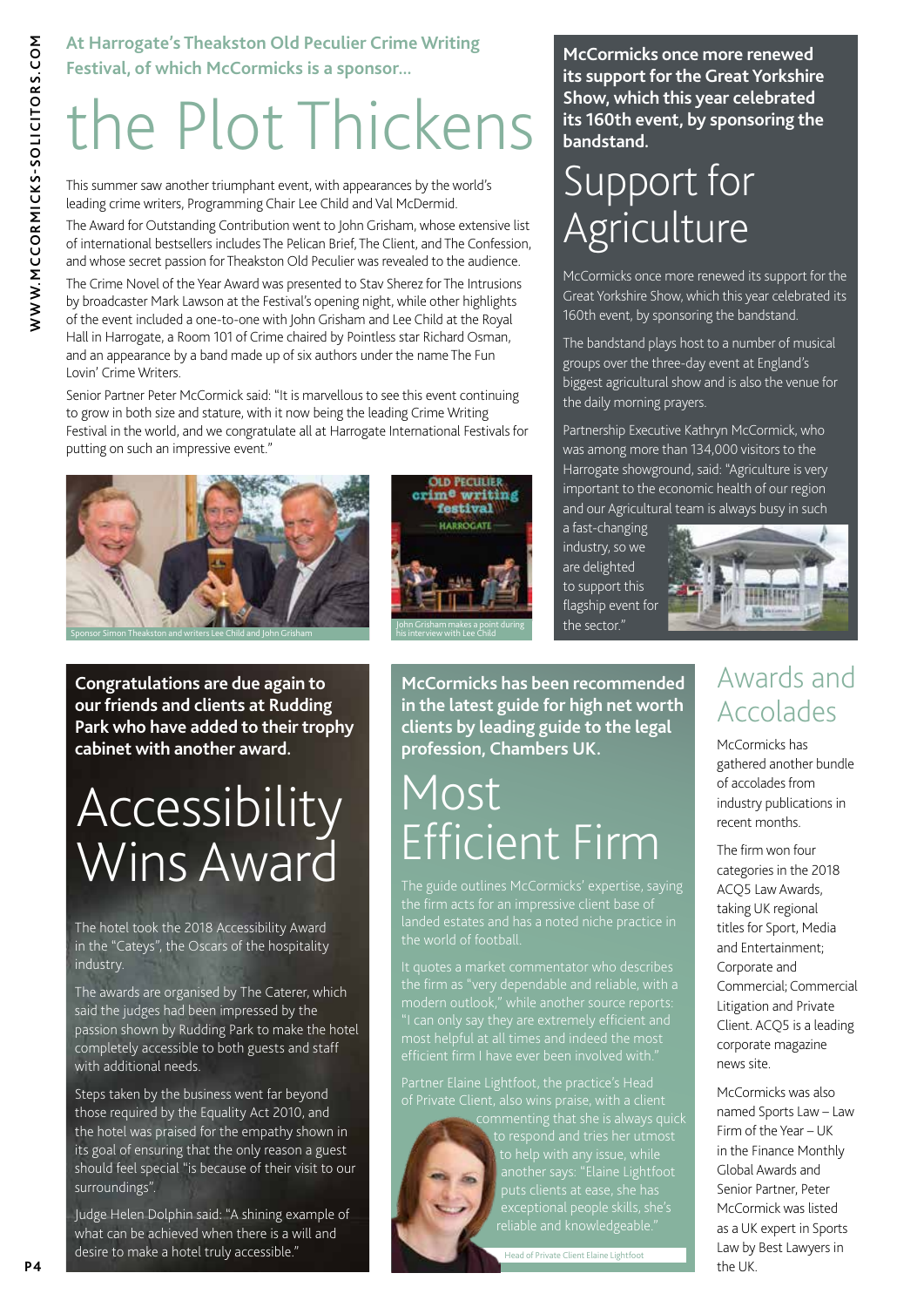**Mat Chaplin has joined McCormicks this year as Accounts Executive. When he is not keeping the firm's accounts in order, he varies between being glued to the big screen and speeding around the countryside.**

## Out of Hours WhistleStop

#### If you weren't in the legal profession what would **If you weren't in the legal profession what would you be doing?**

I really love the movies and my dream job would be to work for Total Film watching and reviewing all the new films that come out. I love sci-fi and am a total Star Wars geek!

#### **Where would be your ideal holiday destination and why?**

New York City. It is such an iconic place with the most recognisable skyline in the entire world. Ever since watching Superman in 1978 and Ghostbusters in 1984, it became my must-visit destination in the world.

There are so many film locations in Manhattan and when I am there I try to visit them and imagine myself in the movies of my childhood.

**If you could have dinner with five individuals, dead or alive, who would they be and why?**

**Jeremy Clarkson** – I like his sense of humour and view of the world. **Sir Roger Bannister** - To get tips on breaking the four-minute mile. **Mark Hamill** – To get him to change the outcome of The Last Jedi. **Christopher Reeve** – He was Superman!!

**Stringfellow Hawke** – Pilot of Air wolf, my inspiration for joining the Army Air Corps.

#### **Where is your favourite place in Yorkshire?**

Fountains Abbey. The venue for the most picturesque Parkrun in the country. It is so popular amongst the Parkrun community that we get Parkrun Tourists from all corners of the UK and even further afield.



#### **What do you like most about life at McCormicks?**

Due to the diverse areas of law in which the firm specialises, I am expanding my legal accountancy knowledge. Plus, the town centre is great for feeding my latte addiction!

#### **What is the best piece of advice you have ever been given?**

Look after your pennies and the pounds will look after themselves. (Well, I am an accountant!)

#### **What is your favourite sport and why?**

I love football. Playing it (not so much now) and watching it. I am obsessed by football. My teams are York City and Ipswich Town. I always dreamed I could have become a professional footballer. Clearly, I was nowhere near good enough. I had to make do with being an above average runner instead. I Parkrun every Saturday, doing 5km in around 25 mins. Not bad for a veteran.

#### **Pessimist or optimist? Why?**

Pessimist. Expect the worst and you are never disappointed. Everything else is a bonus!

**This summer has seen another massive endeavour to raise money for the Yorkshire Young Achievers Foundation by Premier League referee Martin Atkinson.**

He swapped his whistle for wheels for an epic 1700-mile cycle from England to Russia for the World Cup, arriving in Kaliningrad for the England v Belgium World Cup clash on Thursday June 28.

Tomlinson Appeal.

Jane Tomlinson Appeal. Mike Tomlinson crashed just 150 miles before the finish.

 Other riders, including referee Jon Moss who took part in the 2016 WhistleStopTour of all the Premier League clubs in the country, joined for part of the journey.



### Save the Date

A reminder that the 2018 Yorkshire Young Achievers Awards falls slightly earlier in the calendar this year on Thursday 8 November.

You can book your table by visiting www. yorkshireyoungachievers.co.uk/gala-dinner.html and downloading a booking form or by ringing Sonia Jones on 01423 530630.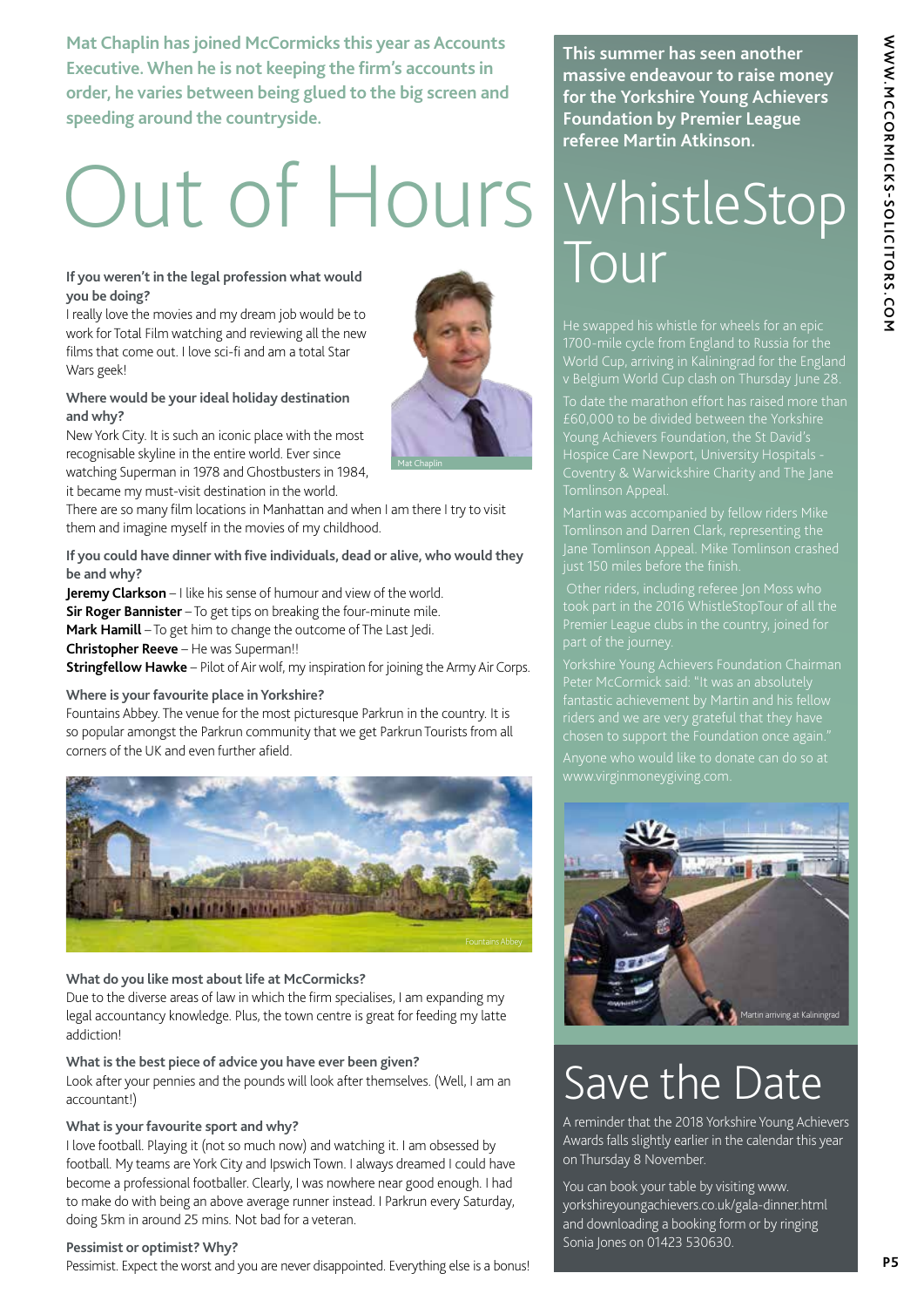Sponsors and supporters of the Yorkshire Young Achievers Awards gathered for the launch of the 2018 Awards this spring.

# 018 Awards













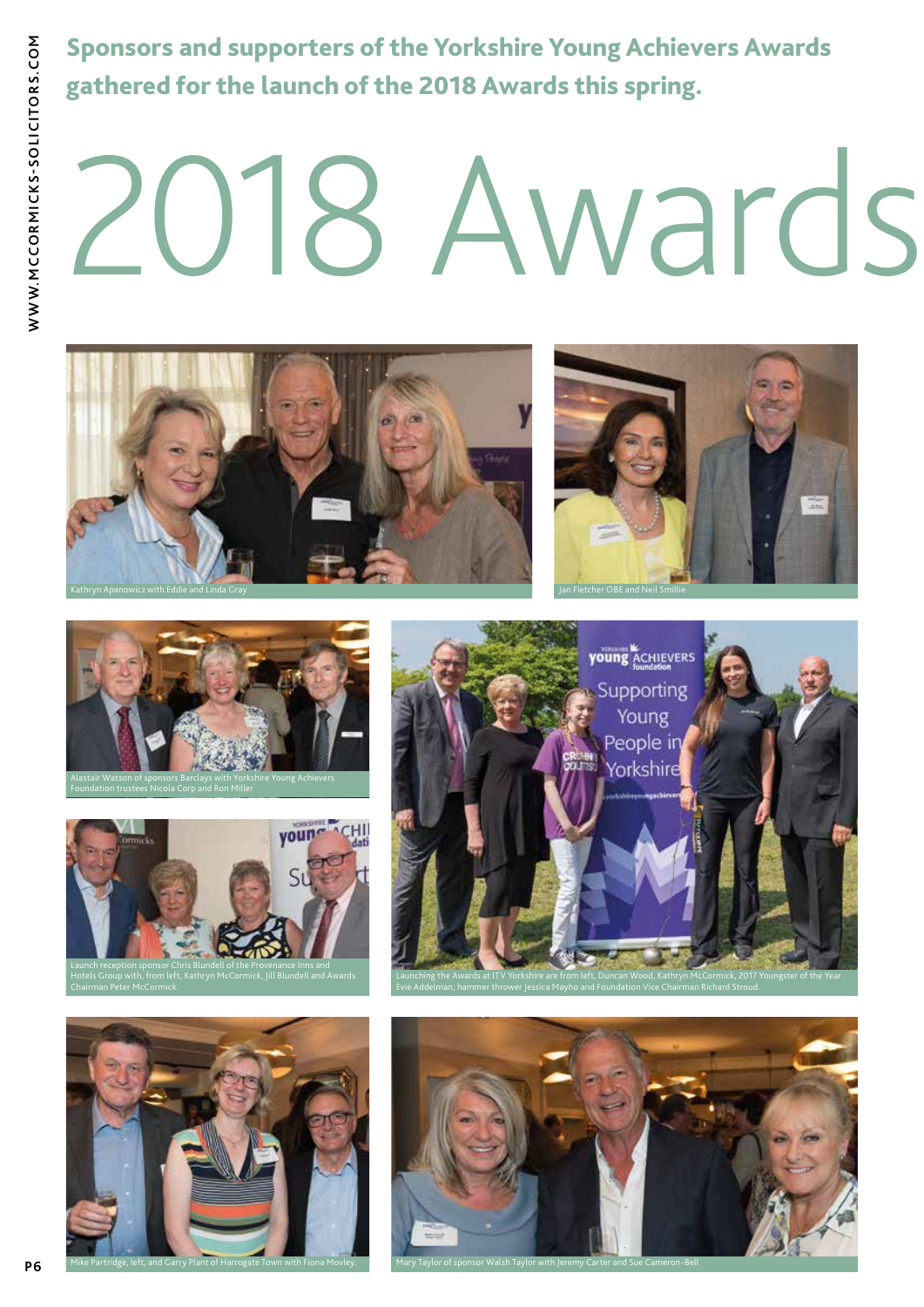# Launched

#### **A launch at ITV Yorkshire with Patron Duncan Wood was followed with an evening reception at the West Park Hotel, Harrogate, courtesy of the Provenance Inns and Hotels Group.**

The search is on for talented and determined young people across the region. Awards Chairman Peter McCormick OBE said: "Nominating someone is very simple and we are keen to hear about the successes of young people from wherever they live in Yorkshire. We know there is a tremendous amount of talent and determination out there so please let us hear about it!"

The 26th Awards, sponsored by McCormicks, take place on Thursday 8 November at the Leeds United Centenary Pavilion. For tickets or to nominate a potential winner, just visit the Awards website at www.yorkshireyoungachievers.co.uk or contact

Sonia Jones at McCormicks on 01423 530630.

The Awards have raised more than £1.2 million to support young people in Yorkshire, with grants made to both individuals and organisations supporting them, including sportspeople, those involved in the arts and disabled youngsters.

On hand to launch the 2018 Awards were the 2017 Youngster of the Year, Evie Addelman who campaigns to raise awareness of Crohn's disease, and grant recipient Jessica Mayho, a hammer thrower who is aiming to compete in the Olympics, who also attended the evening reception.











Awards Vice Chairman Richard Stroud with Peter Banks, of sponsor Rudding Park, and Jon Healey. Kathryn McCormick and Wallace Sampson